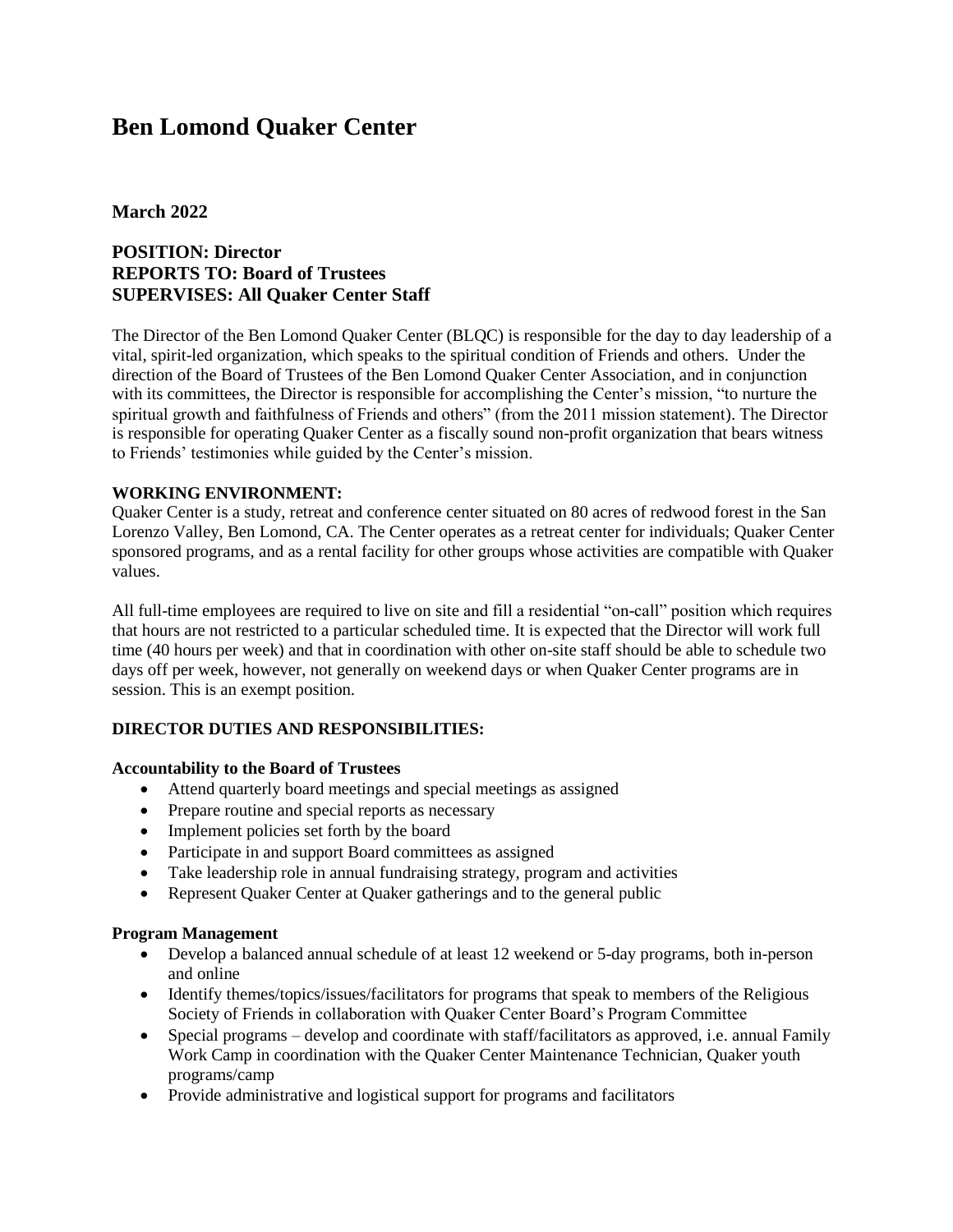- Act as greeter and host for Quaker Center programs
- Maintain registration information for Quaker Center programs
- Provide administrative, programmatic and logistical support for programs (correspondence, create program flyers, manage registration, supplies, cooks, etc.)
- Oversee the development and staffing of outreach programs such as, Quaker Center on the Road

#### **Administrative and Financial Management**

- Develop and administer annual budget in coordination with Finance Committee
- Manage day-to-day finances: pay bills, receive and deposit payments, handle payroll, keep books and produce reports with support of bookkeeper.
- Ensure Quaker Center is in compliance with all laws including payroll and taxes
- Oversee maintenance of necessary databases (especially mailing and fundraising data) and upgrades to ensure our capabilities
- Oversee and ensure effective relationships are maintained with insurance, bookkeeping and other outside services
- Ensure staff has all necessary certifications and are updated as needed

#### **Staff Management**

- Recruit, hire and coach and if necessary, take disciplinary action including termination of employment of Quaker Center staff in accordance with California and federal law and Quaker Center policies
- Support and supervise all staff members, including giving timely feedback and annual performance evaluations
- Administer personnel benefits and payroll
- Establish and oversee performance standards and work safety standards for property management, preventive maintenance, housekeeping and other staff functions
- Ensure that all staff have access to the Employee Handbook and inform the Personnel Committee when updates are needed
- Meet with Personnel Committee monthly

#### **Public Relations**

- Encourage participation in and support of BLQC and its programs among Friends through publicity, personal visits and written correspondence to monthly meetings in the western region, Pacific Yearly Meeting, College Park Quarterly Meeting, North Pacific Yearly Meeting and Friends in the wider community.
- Attend Pacific Yearly Meeting (PYM) and College Park Quarterly Meeting (CPQM) gatherings to connect with Friends in the wider community

#### **Qualifications**

- Experience and spiritual alignment with Quaker values, beliefs, and decision-making practices
- Demonstrated commitment to Quaker testimonies including: integrity, simplicity, peace, equality, unity, stewardship of the earth, and community
- Effective written and verbal communication skills
- Strong computer skills related to office management (Microsoft suite), content management, website editing (Word Press), social media platforms (FB and Instagram), financial databases (Quick Books), Google's work apps, and the willingness to learn what is required to perform tasks.
- A valid driver's license and a good driving record.